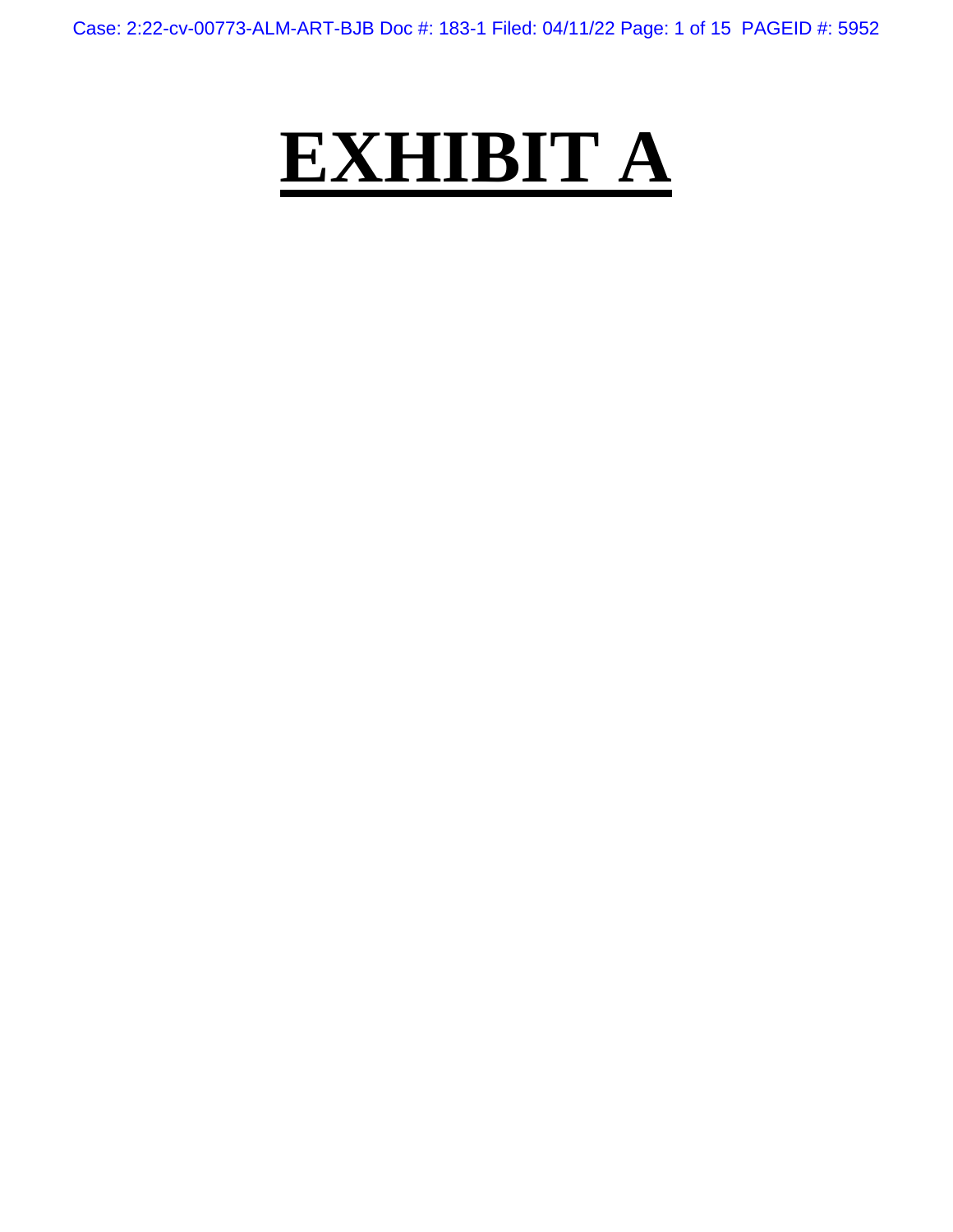Case: 2:22-cv-00773-ALM-ART-BJB Doc #: 183-1 Filed: 04/11/22 Page: 2 of 15 PAGEID #: 5953

# **IN THE UNITED STATES DISTRICT COURT FOR THE SOUTHERN DISTRICT OF OHIO EASTERN DIVISION**

| MICHAEL GONIDAKIS et al.,                                                                                                                                                                                                              |                                                                                                                      |
|----------------------------------------------------------------------------------------------------------------------------------------------------------------------------------------------------------------------------------------|----------------------------------------------------------------------------------------------------------------------|
| Plaintiffs,                                                                                                                                                                                                                            |                                                                                                                      |
| THE OHIO ORGANIZING<br>COLLABORATIVE, COUNCIL ON<br>AMERICAN-ISLAMIC RELATIONS, OHIO,<br>OHIO ENVIRONMENTAL COUNCIL,<br>SAMUEL GRESHAM JR., AHMAD<br>ABOUKAR, MIKAYLA LEE, PRENTISS<br>HANEY, PIERRETTE TALLEY, and<br>CRYSTAL BRYANT, | Case No. 2:22-cv-00773<br>Circuit Judge Amul R. Thapar<br>Chief Judge Algenon L. Marbley<br>Judge Benjamin J. Beaton |
| Intervenor-Plaintiffs,<br>V.                                                                                                                                                                                                           | Magistrate Judge Elizabeth Preston Deavers                                                                           |
| FRANK LAROSE, in his official capacity,                                                                                                                                                                                                |                                                                                                                      |
| Defendant.                                                                                                                                                                                                                             |                                                                                                                      |

# **DECLARATION OF MEGAN A. GALL, PhD**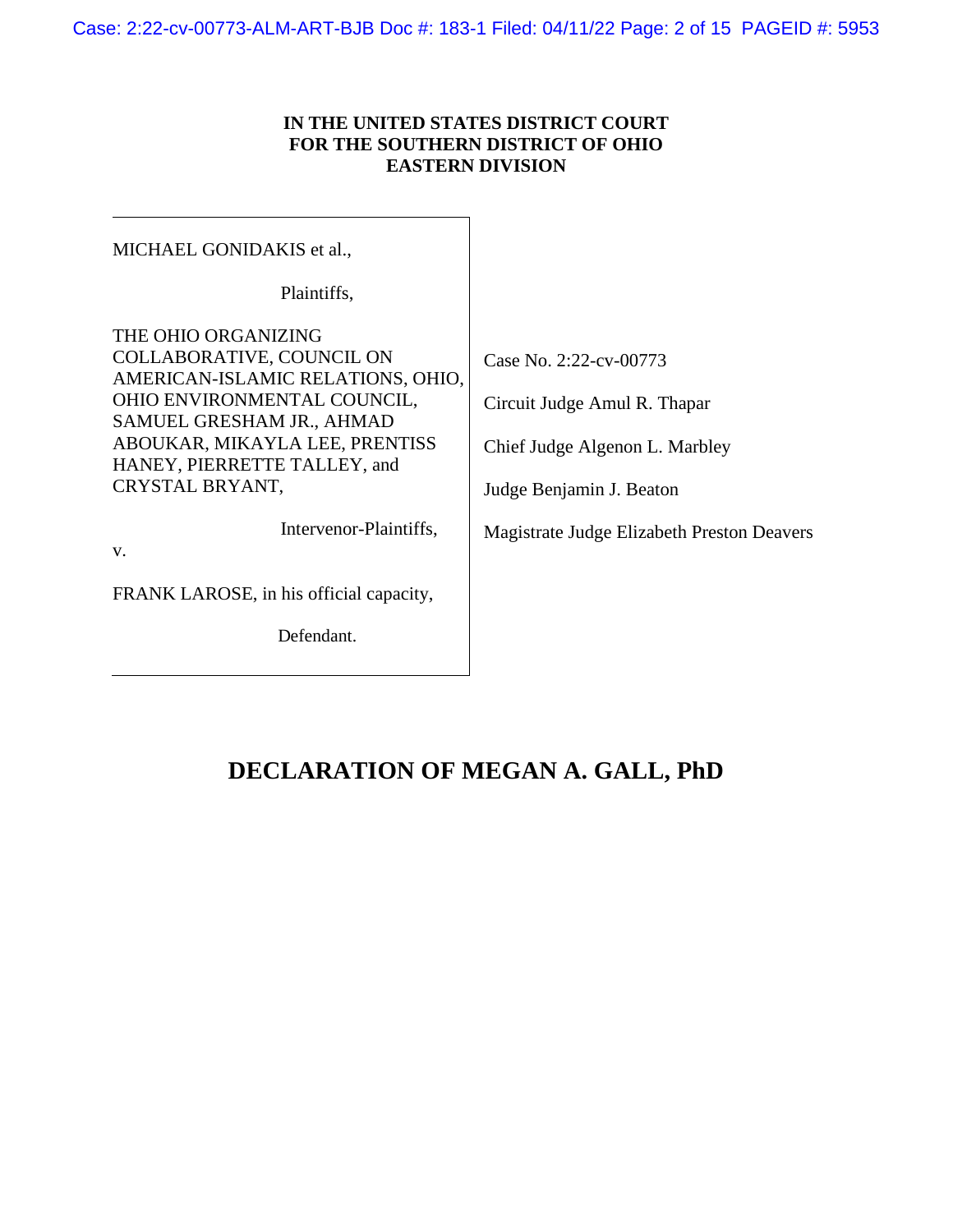#### **BACKGROUND & QUALIFICATIONS**

1. I am a Principal at Blockwell Consulting, LLC ("Blockwell"). My business address is 833 Edgewood Drive, Charleston, WV 25302.

2. I have previously submitted a declaration to this Court that details my experience, background, qualification, and experience. *See* ECF No. 165-3.

## **ASSIGNMENT & SUMMARY OF OPINIONS**

3. In my previous declaration, I concluded that a plan submitted to the Ohio Redistricting Commission ("Commission") on March 28, 2022 by two independent map drawers hired by the Commission, Douglas Johnson and Michael McDonald ("Johnson/McDonald Plan") is materially compliant with Sections 3 and 4 and is not malapportioned under the Fourteenth Amendment. As my revised version of that Plan submitted to this Court in my previous declaration ("Revised Johnson/McDonald Plan") only made minor tweaks to the Johnson/McDonald Plan, it too materially complies with Sections 3 and 4 and is not malapportioned.

4. I now submit a subsequent declaration to assess a separate revised version of the Johnson/McDonald Plan submitted to this Court on April 8, 2022 by Ms. Bria Bennett, one of the named intervenor-plaintiffs in the above-captioned matter, which is the second plan prepared by Dr. Jonathan Rodden in this litigation ("Second Rodden Revised Johnson/McDonald Plan"). *See*  ECF No. 177.

5. I have now been asked by the Ohio Organizing Collaborative Intervenor-Plaintiffs to determine whether the Second Rodden Revised Johnson/McDonald Plan complies with Sections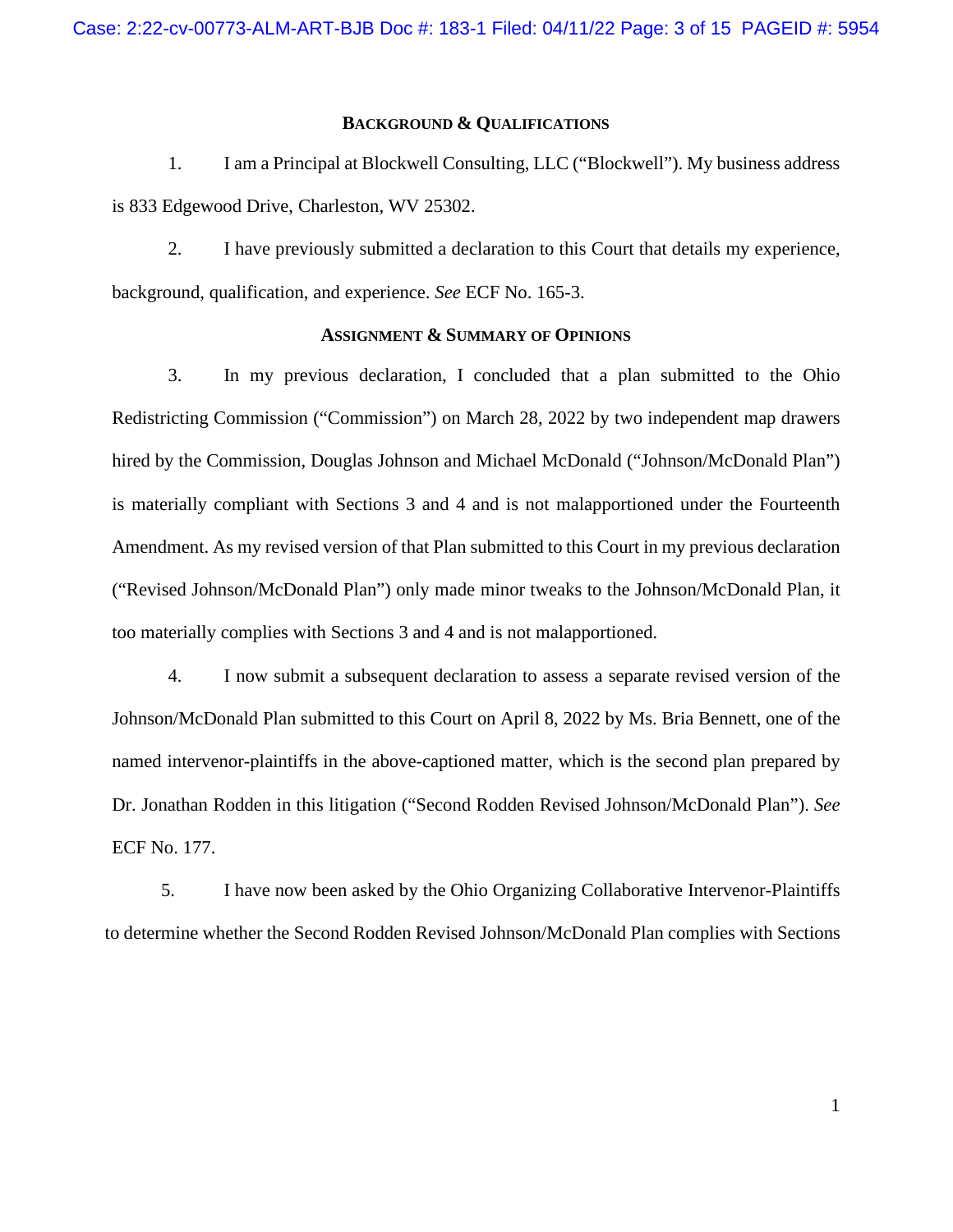3–4. To conduct the Section 3 and 4 analyses, I rely on publicly available data and GIS software including Maptitude for Redistricting<sup>1</sup> and QGIS.

6. I have also been asked to analyze the Second Rodden Revised Johnson/McDonald Plan to determine whether that plan reflects equipopulous districts when applied to Ohio's current demographic configuration, i.e., whether the Plan is malapportioned. To conduct this malapportionment analysis, I rely on 2020 U.S. Census Bureau data from the PL 94-171 redistricting files as procured by the Ohio University Common and Unified Redistricting Database.<sup>2</sup> Demographic data reflect the total population from table P1 and voting age populations from P4 of the PL 94-171 files.

7. The Second Rodden Revised Johnson/McDonald Plan is substantively similar as to what I submitted to the Court in my initial declaration. As such and given that my Revised Johnson/McDonald Plan materially complies with Sections 3 and 4, so too does the Second Rodden Revised Johnson/McDonald Plan. And because my Revised Johnson/McDonald Plan is not malapportioned under the Fourteenth Amendment, neither is the Second Rodden Revised Johnson/McDonald Plan. Simply put, I could not identify any areas where the Second Rodden Revised Johnson/McDonald Plan fails to comply with the Ohio and federal constitutions. The result is a legally sound plan with no identifiable infractions.

**\* \* \*** 

<sup>&</sup>lt;sup>1</sup> Maptitude for Redistricting is created by the Caliper Corporation and is a full-featured mapping and GIS software that has been an industry leader in redistricting. From my professional experience, it is the go-to technical tool that combines demographic population data, geographic shapefiles, political data, among other desired inputs. From my understanding and observation, official map-drawing by Ohio Redistricting Commission staff and by Dr. Johnson and Dr. McDonald were done using Maptitude.

<sup>2</sup> The database is publicly available and accessible here: https://redistricting.ohio.gov/resources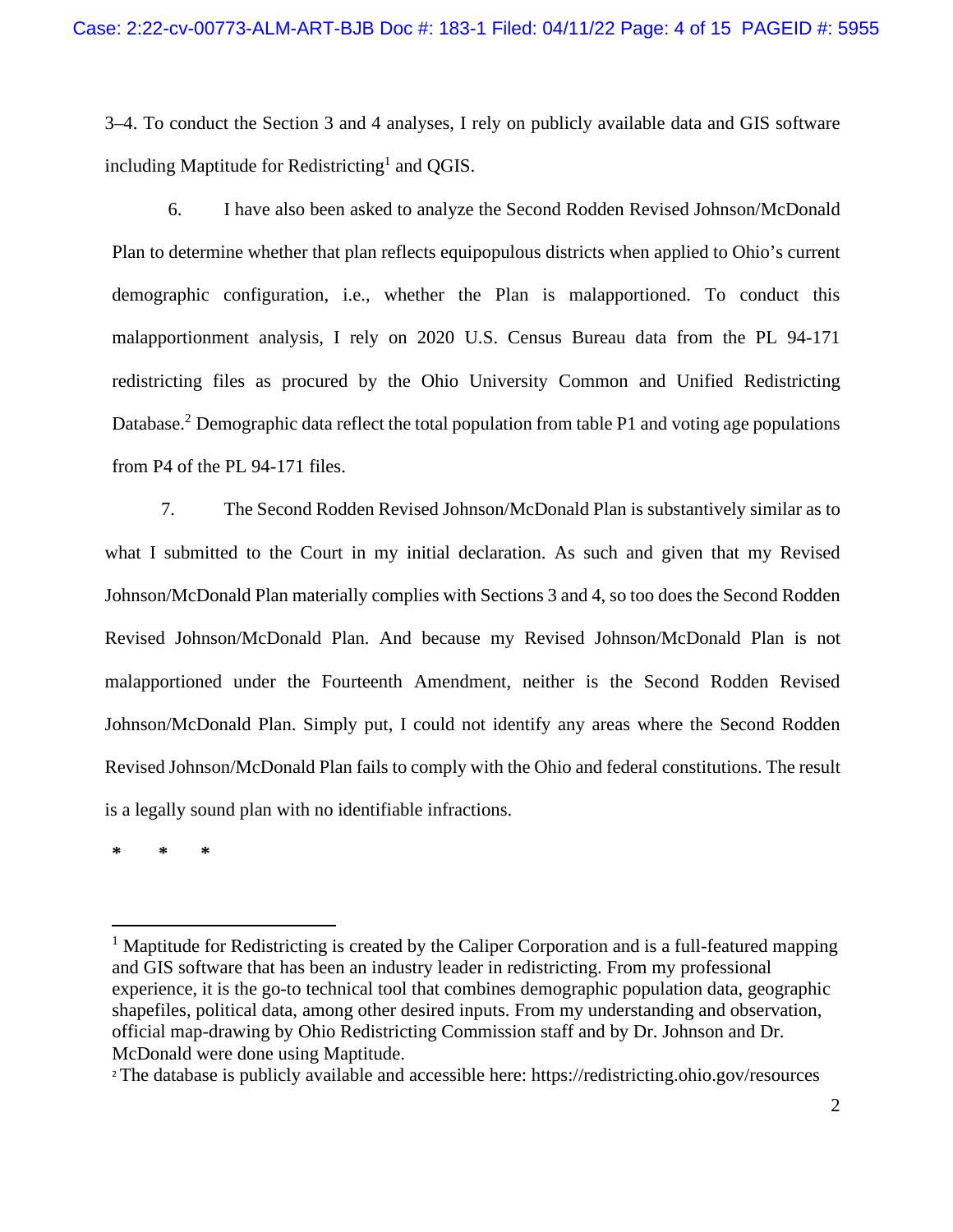8. The remainder of this report discusses my general understanding of the background in this matter, the research I conducted, and provides a detailed discussion of the results of my analyses.

### **BACKGROUND**

9. The Ohio Constitution requires that map drawers use entire counties, municipal corporations, and townships as the foundation for district lines, to the extent possible. Counties with populations greater than the ideal district population must spill over into a single additional district. The map drawer must also strive to not split counties more than once, and to not split more than one municipality per district. *See generally* Ohio Constitution, Article XI, Section 3. Similarly, splits of counties with populations at or above the ideal population value for a state Senate district are to be minimized. *See generally* Ohio Constitution, Article XI, Section 4. Given map drawers must comply with all of these rules, the maximum deviation among districts permitted under Ohio law is 10 percent. *See* Ohio Constitution, Article XI, Section3(B)(1) (noting that "[i]n no event shall any district contain a population of less than ninety-five percent nor more than one hundred five per cent of the applicable ratio of representation.").

10. Similarly, the Fourteenth Amendment prevents map drawers from producing malapportioned maps. More specifically, it prohibits a state from "deny[ing] to any person within its jurisdiction the equal protection of the laws." U.S. CONST. amend. XIV, § 1. This provision therefore "requires that the seats in both houses of a bicameral state legislature [] be apportioned on a population basis." *Reynolds v. Sims*, 377 U.S. 533, 568 (1964).

11. Where the maximum population deviation in a map is greater than 10 percent, the deviation is presumptively impermissible. *See Evenwel v. Abbott*, 578 U.S. 54, 60 (2016).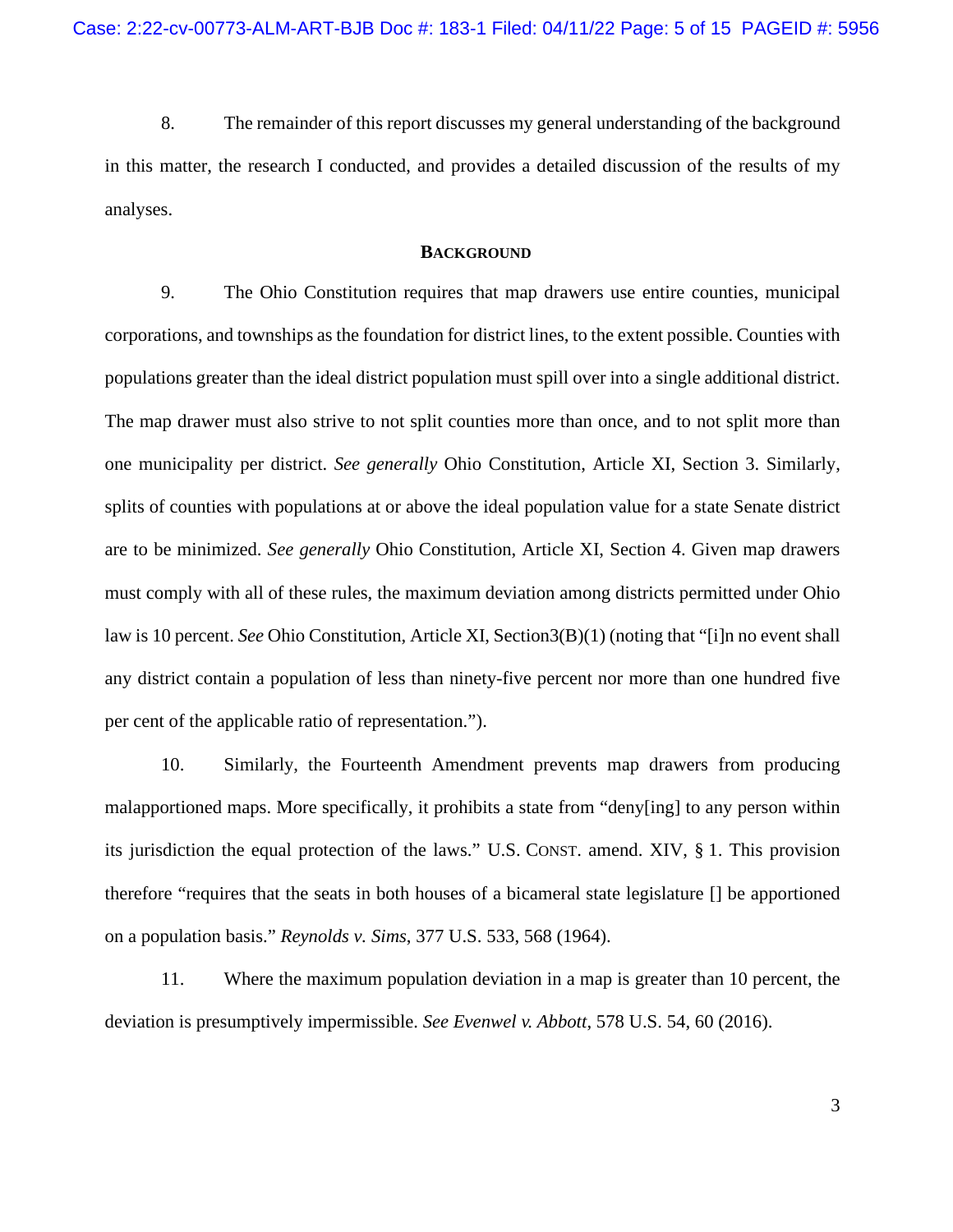#### **ANALYSIS AND OPINIONS**

# **I. Line-Drawing Analysis: Whether the Second Rodden Revised Johnson/McDonald Plan Complies with Sections 3 and 4 of Article XI**

12. In order to evaluate compliance, I employed the same methodology that I used in my initial declaration. I first produced population statistics by district. Maptitude software allows for this procedure as a basic function. I then examined the district deviations to assess compliance with the +/- 5 percent deviation requirement. I calculated the maximum plan deviation (the absolute value of the district with the lowest deviation plus the value of the district with the highest deviation) to check compliance with the requirement for a maximum plan deviation of no more than 10 percent. I used a built-in function in Maptitude to check for non-contiguous areas and I did a visual inspection to assess the plans for boundaries with a nonintersecting continuous line. It is not possible to fully assess Section  $3(C)(1)$  detailing the order in which the map drawers must construct and name districts. For the Second Rodden Revised Johnson/McDonald Plan, I isolated the counties with the highest population and assessed whether they were districted and labeled sequentially and before counties with smaller populations. Assessing compliance with Section 3(C)(3) and 3(D) was also a multi-step process. In order, I ran an algorithm to isolate counties, cities, villages, and then townships that overlap with district boundaries. I then visually inspected those overlapping jurisdictions to assess whether the split counted as an official split under specifications outlined in Section 3(D). After individually inspecting splits for those four geographies, I returned to the official splits for the four geographies and counted the number of splits per district.

13. I studied the Second Rodden Revised Johnson/McDonald Plan for points of noncompliance. I could not identify any areas where the Plan fails to comply with Sections 3 and 4. My assessment also reveals that the Second Rodden Revised Johnson/McDonald Plan is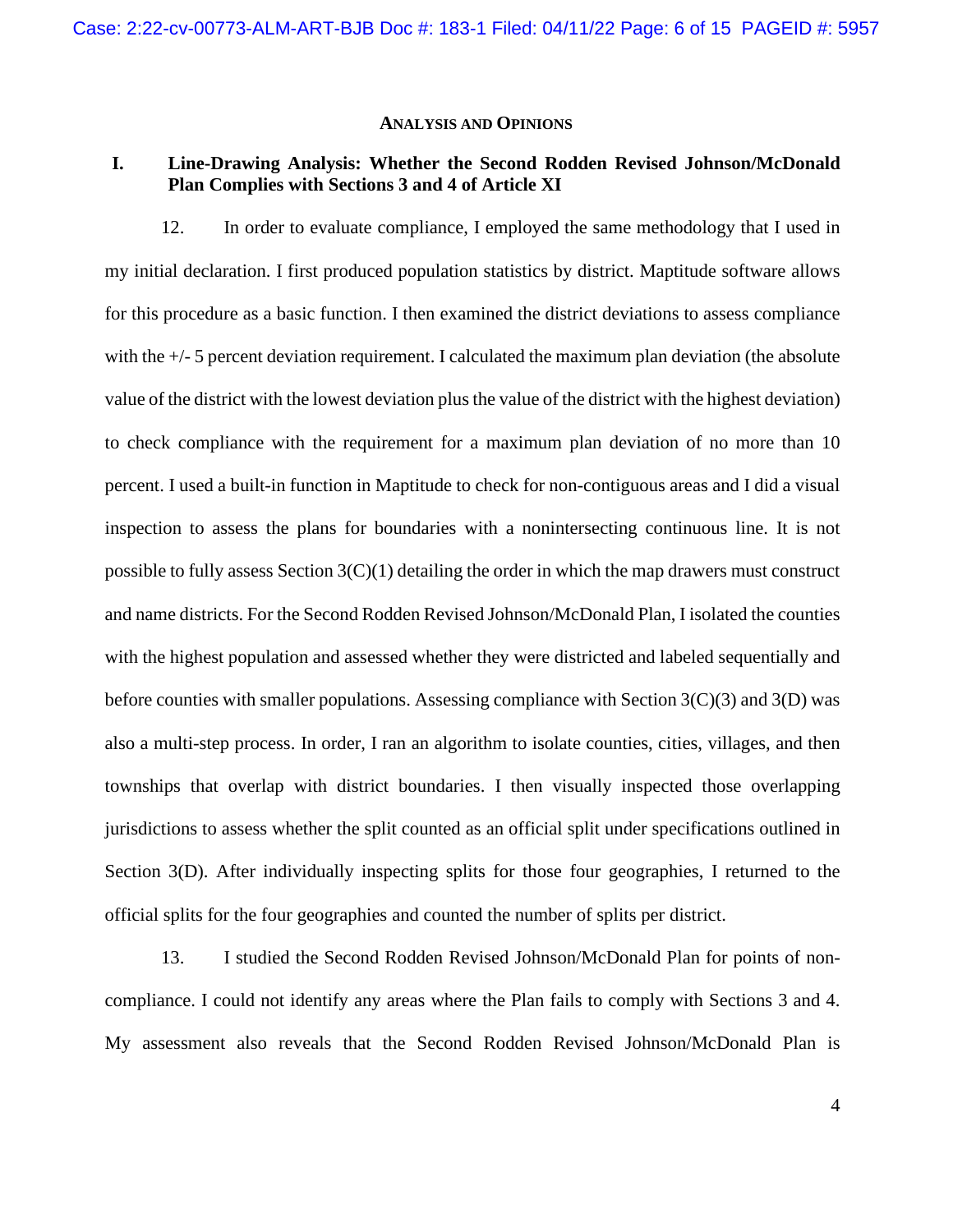substantively the same as what I submitted to the Court in my initial declaration. Like my Revised Johnson/McDonald Plan, the Second Rodden Revised Johnson/McDonald Plan corrects for very small violations of Article XI, Sections 3 in the Johnson/McDonald Plan, homing in on the same geographical areas for revision as I did in my initial declaration. The analysis below demonstrates the substantive similarity between my Revised Johnson/McDonald Plan and the Second Rodden Revised Johnson/McDonald Plan.

14. The Second Rodden Revised Johnson/McDonald Plan identify the same three geographic areas for revision as I identified in my Revised Johnson/McDonald Plan. The revisions within each of these areas differ slightly from my alterations to the Johnson/McDonald Plan and therefore result in similar final maps.

15. The first revised area is in a district that has portions in Sandusky, Wood, and Hancock counties. The district is labeled as District 77 in the Second Rodden Revised Johnson/McDonald Plan and is labeled as District 60 in my Revised Johnson/McDonald Plan. The Revised Johnson/McDonald Plan revisions placed small portions of Weston and Jerry City villages into the adjacent district. The Second Rodden Revised Johnson/McDonald Plan includes those portions of Weston and Jerry City and portions of Green Springs village into District 77. The Green Springs village was split at the Sandusky and Seneca county line. As such, the split is allowable under Article XI, Section 3(D)(1)(b) holding that if a municipality has contiguous area and is split by a county line, the areas of the municipality in each county may be considered separate municipalities for the purposes of redistricting.

16. The second revised area is in a district that has portions in Delaware and Morrow counties. The districts are labeled as Districts 61, 62, and 91 in the Second Rodden Revised Johnson/McDonald Plan and as Districts 67, 68, and 91 in my Revised Johnson/McDonald Plan. In

5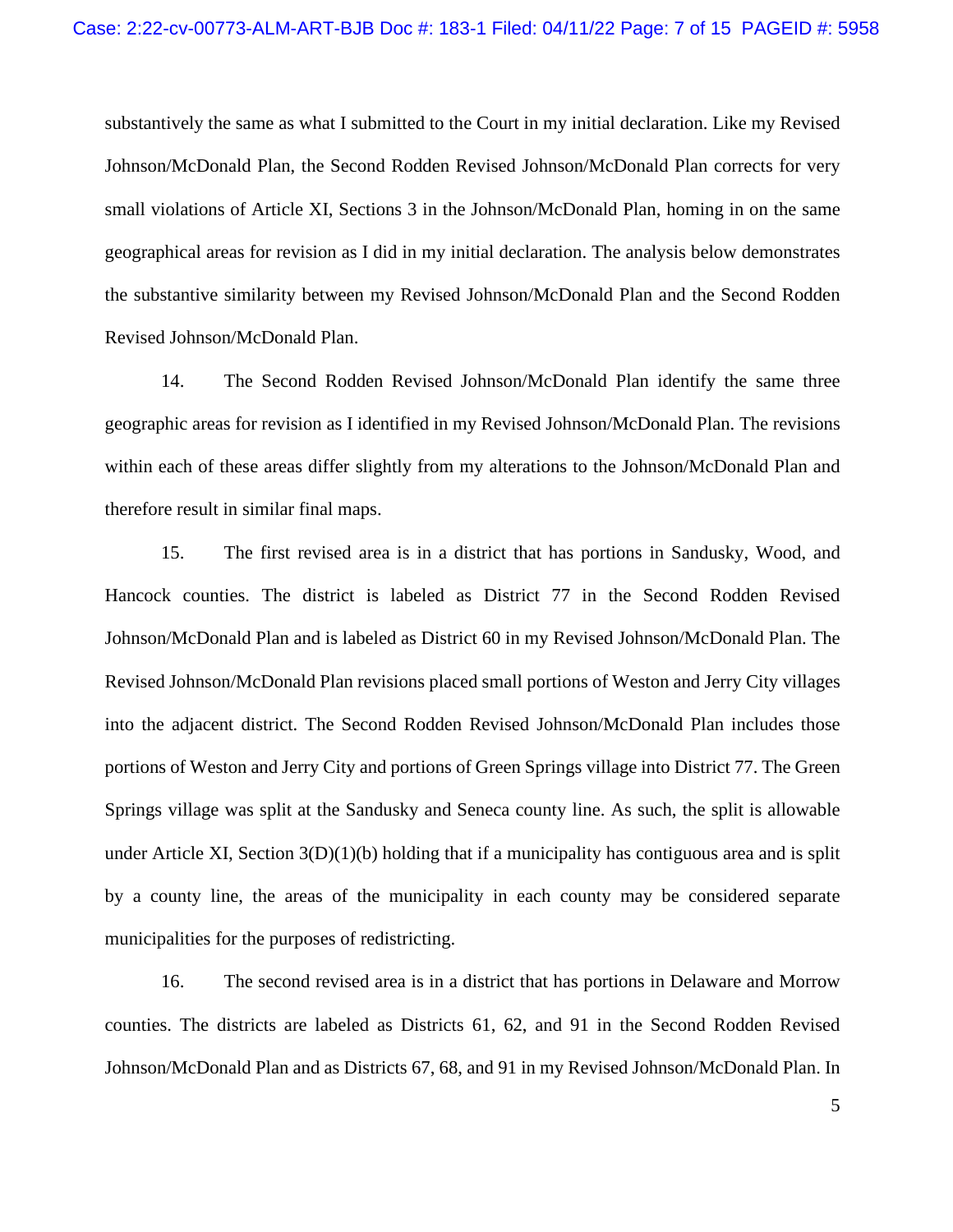the Revised Johnson/McDonald Plan, I chose to include all of Delaware city into District 68 (District 62 in the Second Rodden Revised Johnson/McDonald Plan) and leave Sunbury city as the single municipality split in the district, in compliance with Section  $3(D)(3)$ . The Second Rodden Revised Johnson/McDonald Plan alternatively leaves Delaware city split but places all of Sunbury city in District 62 (District 68 in the Revised Johnson/McDonald Plan) and compensates by excluding additional area in Morrow County. This choice is allowable under Section 3(D)(3) because which holds that districts may have a single split municipality.

17. The third revised area is in Franklin County. The Johnson/McDonald Plan split Franklin and Jackson townships, which violated Section 3(D)(3) by including more than one split township or municipality in the district. To correct this issue, my Revised Johnson/McDonald Plan altered boundaries around Franklin township. The Second Rodden Revised Johnson/McDonald Plan changed the same district configuration but focused on Prairie township on the border between Districts 10 and 11 instead of Franklin township on the border between Districts 9 and 10. In total, 17,235 people were impacted by these revisions which represents 0.15 percent of the total state population.

18. Given the above-mentioned similarities between Revised Johnson/McDonald Plan and the Second Rodden Revised Johnson/McDonald Plan and that my Revised Johnson/McDonald Plan materially complies with Sections 3 and 4, so too does the Second Rodden Revised Johnson/McDonald Plan. The Second Rodden Revised Johnson/McDonald Plan demonstrates upmost regard for the guidelines in Article XI and the result is a fully compliant map that is also immediately ready for full implementation.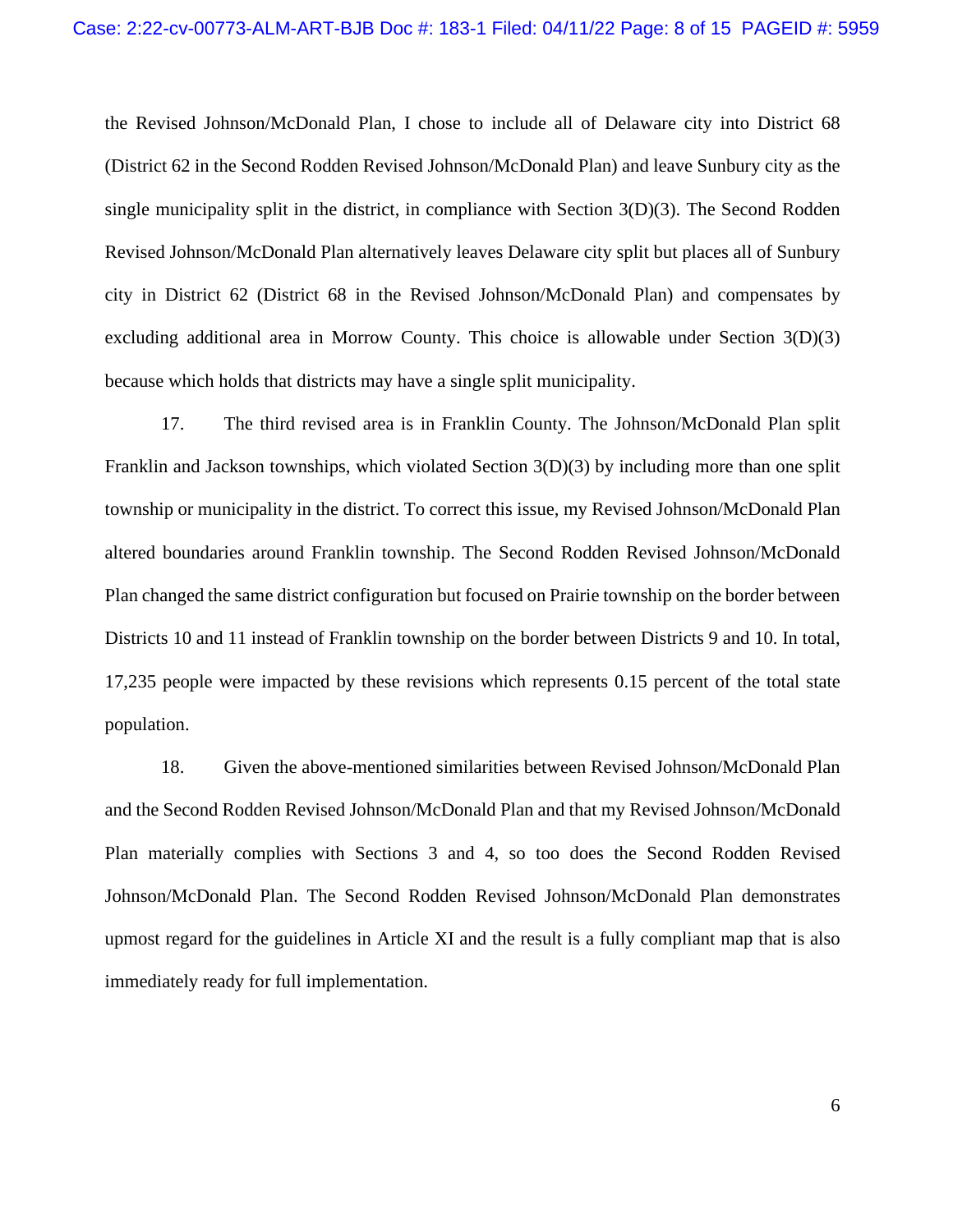# **II. Malapportionment Analysis: Whether the Second Rodden Revised Johnson/McDonald Plan Complies with the Fourteenth Amendment of the U.S. Constitution**

19. In order to assess malapportionment, I apply the same statistical analysis as I used in my initial declaration. First, I calculate the ideal district population. To do that calculation, I take the total population in the state and divide by the number of districts. That number then becomes the ideal population for each district in the state and the benchmark from which district deviation and overall plan deviation are calculated.

20. Table 1 below, which was generated from Census data, reveals how the Second Rodden Revised Johnson/McDonald House Plan is complaint with equal-population principles.

21. Table 1 also shows that the population deviation for each Second Rodden Revised Johnson/McDonald House district is within 5 percentage points of the ideal district population and, like the Revised Johnson/McDonald plan, the maximum plan deviation is 9.98% percent.

| Table           | 1:<br>Second<br>Johnson/McDonald House Plan Deviations | Rodden           | <b>Revised</b>   |
|-----------------|--------------------------------------------------------|------------------|------------------|
|                 | <b>Total</b>                                           |                  | %                |
| <b>District</b> | <b>Population</b>                                      | <b>Deviation</b> | <b>Deviation</b> |
| 1               | 113,804                                                | $-5,382$         | $-4.52%$         |
| $\overline{2}$  | 115,690                                                | $-3,496$         | $-2.93%$         |
| 3               | 114,825                                                | $-4,361$         | $-3.66%$         |
| 4               | 115,779                                                | $-3,407$         | $-2.86%$         |
| 5               | 115,549                                                | $-3,637$         | $-3.05%$         |
| 6               | 114,055                                                | $-5,131$         | $-4.31%$         |
| $\overline{7}$  | 116,576                                                | $-2,610$         | $-2.19%$         |
| 8               | 115,486                                                | $-3,700$         | $-3.10%$         |
| 9               | 113,671                                                | $-5,515$         | $-4.63%$         |
| 10              | 122,684                                                | 3,498            | 2.93%            |
| 11              | 113,662                                                | $-5,524$         | $-4.64%$         |
| 12              | 114,810                                                | $-4,376$         | $-3.67%$         |
| 13              | 125,091                                                | 5,905            | 4.95%            |
| 14              | 124,926                                                | 5,740            | 4.82%            |
| 15              | 125,074                                                | 5,888            | 4.94%            |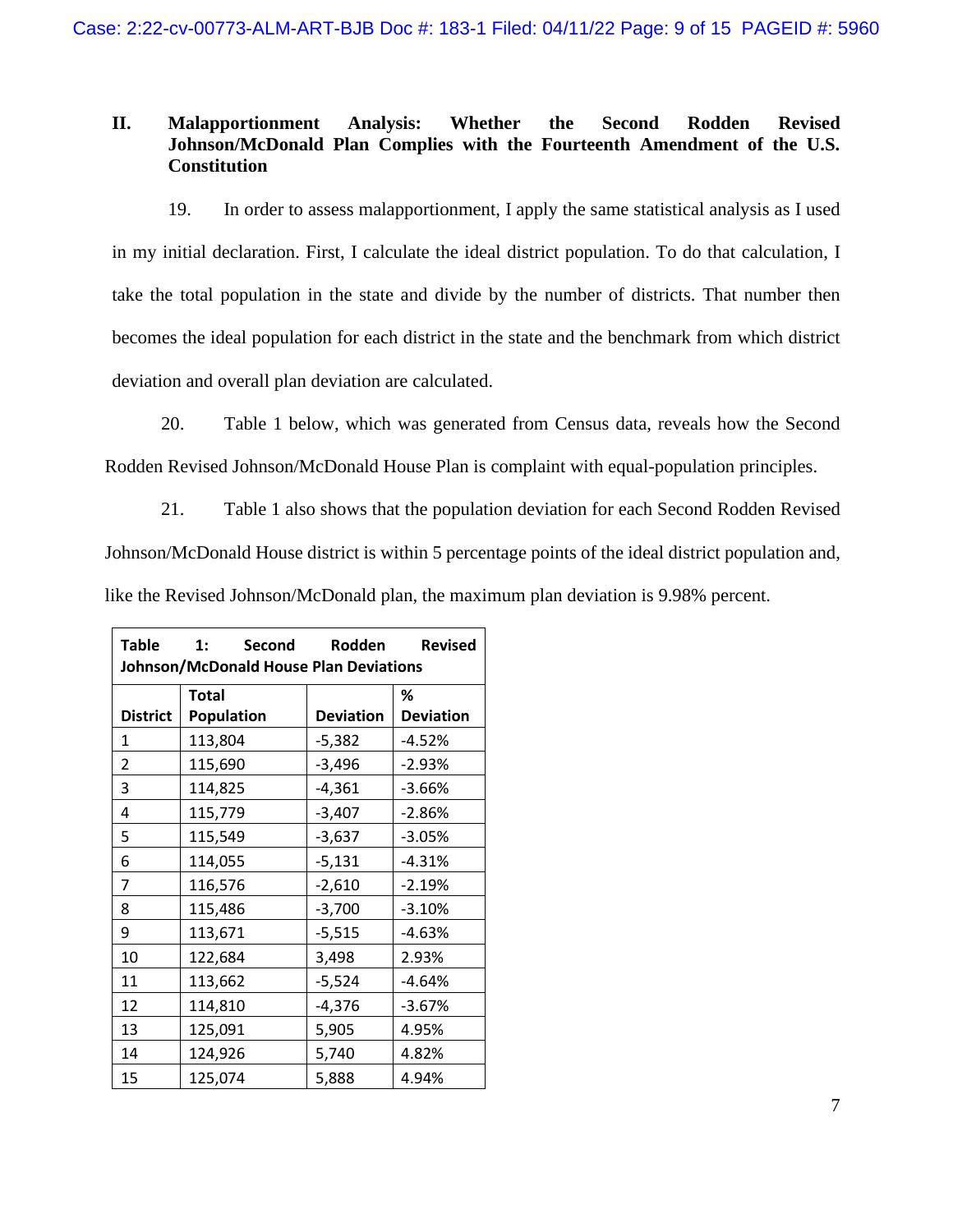## Case: 2:22-cv-00773-ALM-ART-BJB Doc #: 183-1 Filed: 04/11/22 Page: 10 of 15 PAGEID #: 5961

| 16 | 125,129 | 5,943    | 4.99%    |
|----|---------|----------|----------|
| 17 | 125,139 | 5,953    | 4.99%    |
| 18 | 125,092 | 5,906    | 4.96%    |
| 19 | 125,124 | 5,938    | 4.98%    |
| 20 | 125,102 | 5,916    | 4.96%    |
| 21 | 124,875 | 5,689    | 4.77%    |
| 22 | 125,108 | 5,922    | 4.97%    |
| 23 | 122,306 | 3,120    | 2.62%    |
| 24 | 124,580 | 5,394    | 4.53%    |
| 25 | 115,863 | $-3,323$ | $-2.79%$ |
| 26 | 115,993 | $-3,193$ | $-2.68%$ |
| 27 | 114,191 | $-4,995$ | $-4.19%$ |
| 28 | 122,081 | 2,895    | 2.43%    |
| 29 | 117,150 | $-2,036$ | $-1.71%$ |
| 30 | 120,781 | 1,595    | 1.34%    |
| 31 | 125,081 | 5,895    | 4.95%    |
| 32 | 122,703 | 3,517    | 2.95%    |
| 33 | 117,907 | $-1,279$ | $-1.07%$ |
| 34 | 117,650 | $-1,536$ | $-1.29%$ |
| 35 | 124,970 | 5,784    | 4.85%    |
| 36 | 113,249 | $-5,937$ | $-4.98%$ |
| 37 | 113,852 | $-5,334$ | $-4.48%$ |
| 38 | 124,372 | 5,186    | 4.35%    |
| 39 | 113,814 | $-5,372$ | $-4.51%$ |
| 40 | 117,451 | $-1,735$ | $-1.46%$ |
| 41 | 121,721 | 2,535    | 2.13%    |
| 42 | 123,297 | 4,111    | 3.45%    |
| 43 | 113,336 | $-5,850$ | $-4.91%$ |
| 44 | 113,289 | -5,897   | $-4.95%$ |
| 45 | 121,556 | 2,370    | 1.99%    |
| 46 | 124,300 | 5,114    | 4.29%    |
| 47 | 116,372 | $-2,814$ | $-2.36%$ |
| 48 | 113,903 | $-5,283$ | $-4.43%$ |
| 49 | 125,055 | 5,869    | 4.92%    |
| 50 | 119,566 | 380      | 0.32%    |
| 51 | 114,682 | $-4,504$ | $-3.78%$ |
| 52 | 117,427 | $-1,759$ | $-1.48%$ |
| 53 | 120,396 | 1,210    | 1.02%    |
| 54 | 122,877 | 3,691    | 3.10%    |
| 55 | 121,180 | 1,994    | 1.67%    |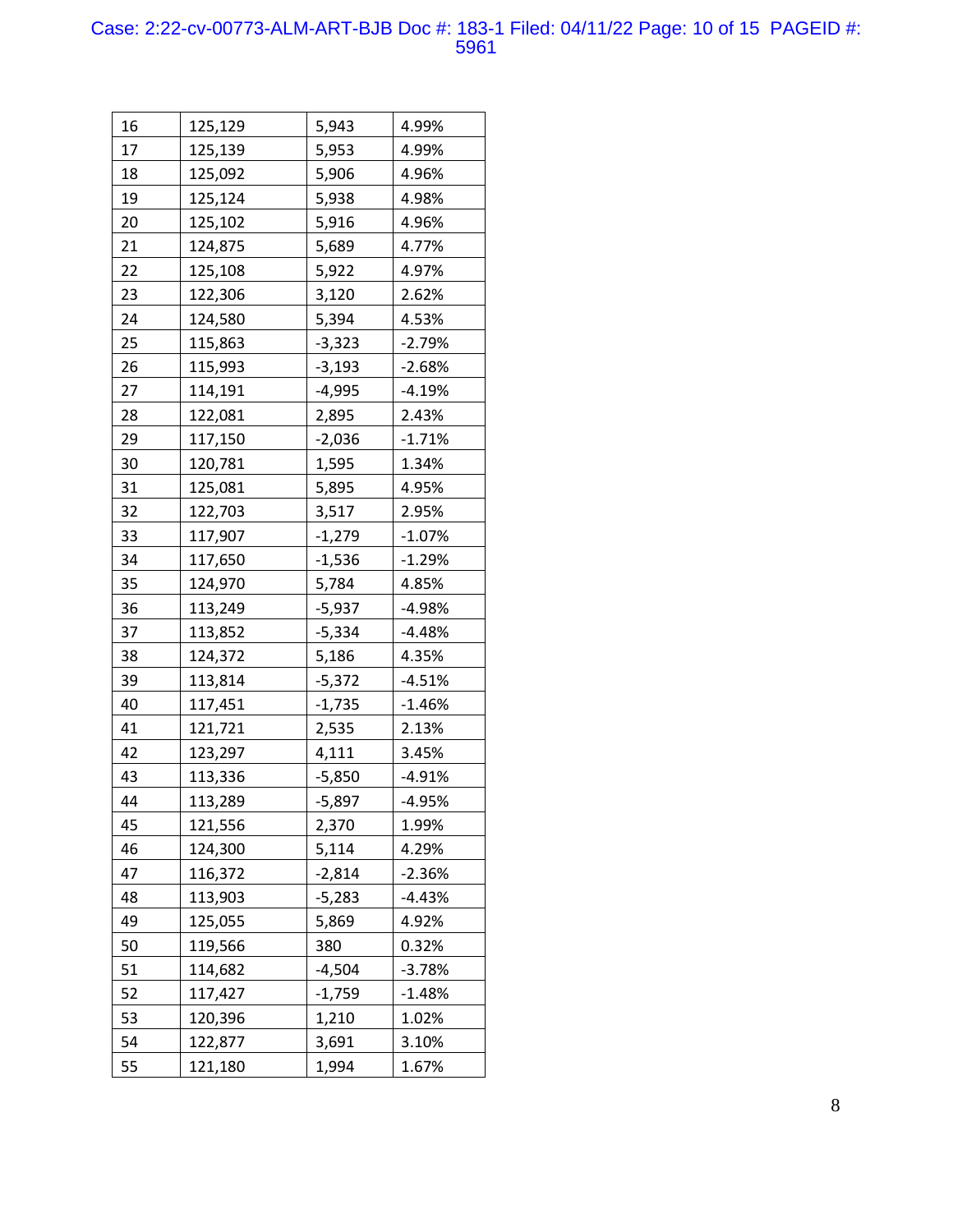## Case: 2:22-cv-00773-ALM-ART-BJB Doc #: 183-1 Filed: 04/11/22 Page: 11 of 15 PAGEID #: 5962

| 56 | 121,704 | 2,518    | 2.11%    |
|----|---------|----------|----------|
| 57 | 120,633 | 1,447    | 1.21%    |
| 58 | 124,454 | 5,268    | 4.42%    |
| 59 | 115,369 | $-3,817$ | $-3.20%$ |
| 60 | 113,245 | $-5,941$ | -4.98%   |
| 61 | 114,519 | $-4,667$ | $-3.92%$ |
| 62 | 114,314 | $-4,872$ | $-4.09%$ |
| 63 | 118,762 | $-424$   | $-0.36%$ |
| 64 | 113,556 | $-5,630$ | $-4.72%$ |
| 65 | 124,312 | 5,126    | 4.30%    |
| 66 | 124,078 | 4,892    | 4.10%    |
| 67 | 119,415 | 229      | 0.19%    |
| 68 | 115,502 | $-3,684$ | $-3.09%$ |
| 69 | 121,691 | 2,505    | 2.10%    |
| 70 | 114,552 | $-4,634$ | $-3.89%$ |
| 71 | 122,537 | 3,351    | 2.81%    |
| 72 | 117,347 | $-1,839$ | $-1.54%$ |
| 73 | 124,170 | 4,984    | 4.18%    |
| 74 | 114,218 | -4,968   | $-4.17%$ |
| 75 | 115,806 | $-3,380$ | $-2.84%$ |
| 76 | 113,563 | $-5,623$ | -4.72%   |
| 77 | 122,349 | 3,163    | 2.65%    |
| 78 | 124,936 | 5,750    | 4.82%    |
| 79 | 116,894 | $-2,292$ | $-1.92%$ |
| 80 | 119,984 | 798      | 0.67%    |
| 81 | 121,578 | 2,392    | 2.01%    |
| 82 | 121,444 | 2,258    | 1.89%    |
| 83 | 115,655 | $-3,531$ | $-2.96%$ |
| 84 | 120,113 | 927      | 0.78%    |
| 85 | 121,599 | 2,413    | 2.02%    |
| 86 | 124,192 | 5,006    | 4.20%    |
| 87 | 122,473 | 3,287    | 2.76%    |
| 88 | 122,888 | 3,702    | 3.11%    |
| 89 | 114,201 | -4,985   | $-4.18%$ |
| 90 | 117,881 | $-1,305$ | $-1.10%$ |
| 91 | 115,739 | $-3,447$ | $-2.89%$ |
| 92 | 113,551 | -5,635   | $-4.73%$ |
| 93 | 113,990 | $-5,196$ | $-4.36%$ |
| 94 | 116,408 | $-2,778$ | -2.33%   |
| 95 | 113,497 | $-5,689$ | $-4.77%$ |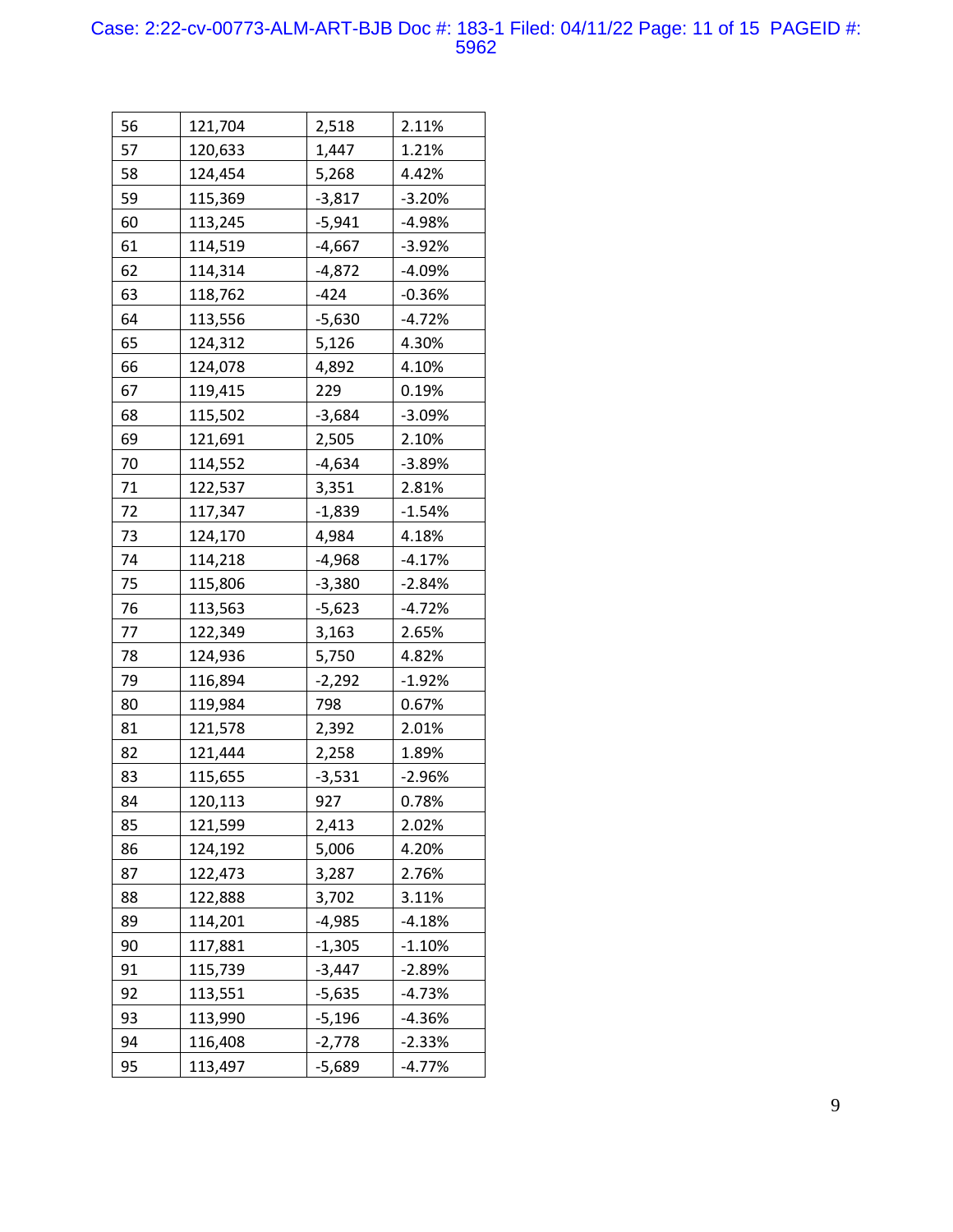# Case: 2:22-cv-00773-ALM-ART-BJB Doc #: 183-1 Filed: 04/11/22 Page: 12 of 15 PAGEID #: 5963

| 96 | 116,108 | $-3,078$ | $-2.58%$ |
|----|---------|----------|----------|
| 97 | 123,119 | 3,933    | 3.30%    |
| 98 | 123,450 | 4,264    | 3.58%    |
| 99 | 123,450 | 4,264    | 3.58%    |

22. Table 2 below, which was generated from Census data, reveals how the Second Rodden Revised Johnson/McDonald Senate Plan is also complaint with equal-population principles.

23. Table 2 also demonstrates that the population deviation for each Second Rodden Revised Johnson/McDonald Senate district is within 5 percentage points of the ideal district population. For state senate districts, the maximum plan deviation increased from 8.94% in the Revised Johnson/McDonald Plan to 9.11% in the Second Rodden Revised Johnson/McDonald plan.

| Table<br>2: Second Rodden Revised<br>Johnson/McDonald Senate Plan Deviations |                   |                  |                  |
|------------------------------------------------------------------------------|-------------------|------------------|------------------|
|                                                                              |                   |                  | ℅                |
| <b>District</b>                                                              | <b>Population</b> | <b>Deviation</b> | <b>Deviation</b> |
| 1                                                                            | 363,242           | 5,683            | 1.59%            |
| $\overline{2}$                                                               | 349,231           | $-8,328$         | $-2.33%$         |
| 3                                                                            | 351,838           | $-5,721$         | $-1.60%$         |
| 4                                                                            | 362,228           | 4,669            | 1.31%            |
| 5                                                                            | 343,927           | $-13,632$        | $-3.81%$         |
| 6                                                                            | 351,473           | $-6,086$         | $-1.70%$         |
| 7                                                                            | 365,787           | 8,228            | 2.30%            |
| 8                                                                            | 352,265           | $-5,294$         | $-1.48%$         |
| 9                                                                            | 362,511           | 4,952            | 1.38%            |
| 10                                                                           | 353,802           | $-3,757$         | $-1.05%$         |
| 11                                                                           | 358,354           | 795              | 0.22%            |
| 12                                                                           | 351,202           | $-6,357$         | $-1.78%$         |
| 13                                                                           | 364,453           | 6,894            | 1.93%            |
| 14                                                                           | 348,181           | $-9,378$         | $-2.62%$         |
| 15                                                                           | 343,408           | $-14,151$        | $-3.96%$         |
| 16                                                                           | 344,165           | $-13,394$        | $-3.75%$         |
| 17                                                                           | 365,749           | 8,190            | 2.29%            |
| 18                                                                           | 371,686           | 14,127           | 3.95%            |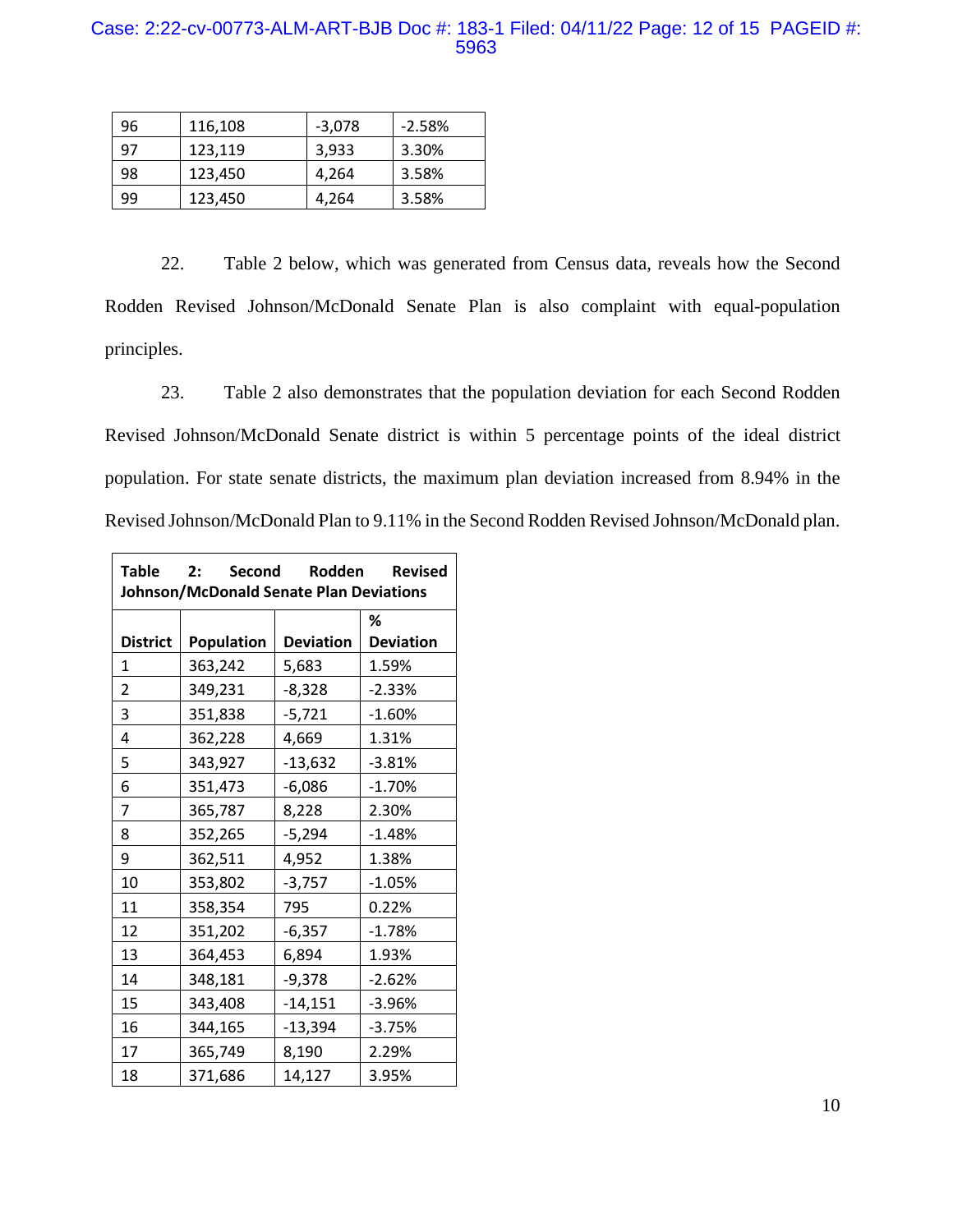### Case: 2:22-cv-00773-ALM-ART-BJB Doc #: 183-1 Filed: 04/11/22 Page: 13 of 15 PAGEID #: 5964

| 19 | 342,823 | $-14,736$ | $-4.12%$ |
|----|---------|-----------|----------|
| 20 | 360,413 | 2,854     | 0.80%    |
| 21 | 347,180 | $-10,379$ | $-2.90%$ |
| 22 | 351,811 | $-5,748$  | $-1.61%$ |
| 23 | 375,075 | 17,516    | 4.90%    |
| 24 | 375,382 | 17,823    | 4.98%    |
| 25 | 375,277 | 17,718    | 4.96%    |
| 26 | 362,223 | 4,664     | 1.30%    |
| 27 | 358,470 | 911       | 0.25%    |
| 28 | 367,188 | 9,629     | 2.69%    |
| 29 | 359,303 | 1,744     | 0.49%    |
| 30 | 353,362 | $-4,197$  | $-1.17%$ |
| 31 | 349,883 | $-7,676$  | $-2.15%$ |
| 32 | 371,509 | 13,950    | 3.90%    |
| 33 | 346,047 | $-11,512$ | $-3.22%$ |

24. As demonstrated by the analysis above, the Second Rodden Revised Johnson/McDonald Plan is not malapportioned.

#### **CONCLUSIONS**

25. After fully scrutinizing the Second Rodden Revised Johnson/McDonald Plan, I could not identify a single feature of the Plan that was not compliant with Article XI, Sections 3 and 4 of the Ohio Constitution and the Fourteenth Amendment. The Second Rodden Revised Johnson/McDonald Plan made some minor adjustments to further refine the Johnson/McDonald Plan, which track the alterations that I made in my Revised Johnson/McDonald Plan. Given the substantive similarities between my Revised Johnson/McDonald Plan and the Second Rodden Revised Johnson/McDonald Plan, both Plans materially comply with the Ohio and federal constitutions. As such, the Second Rodden Revised Johnson/McDonald Plan is ready for immediate implementation.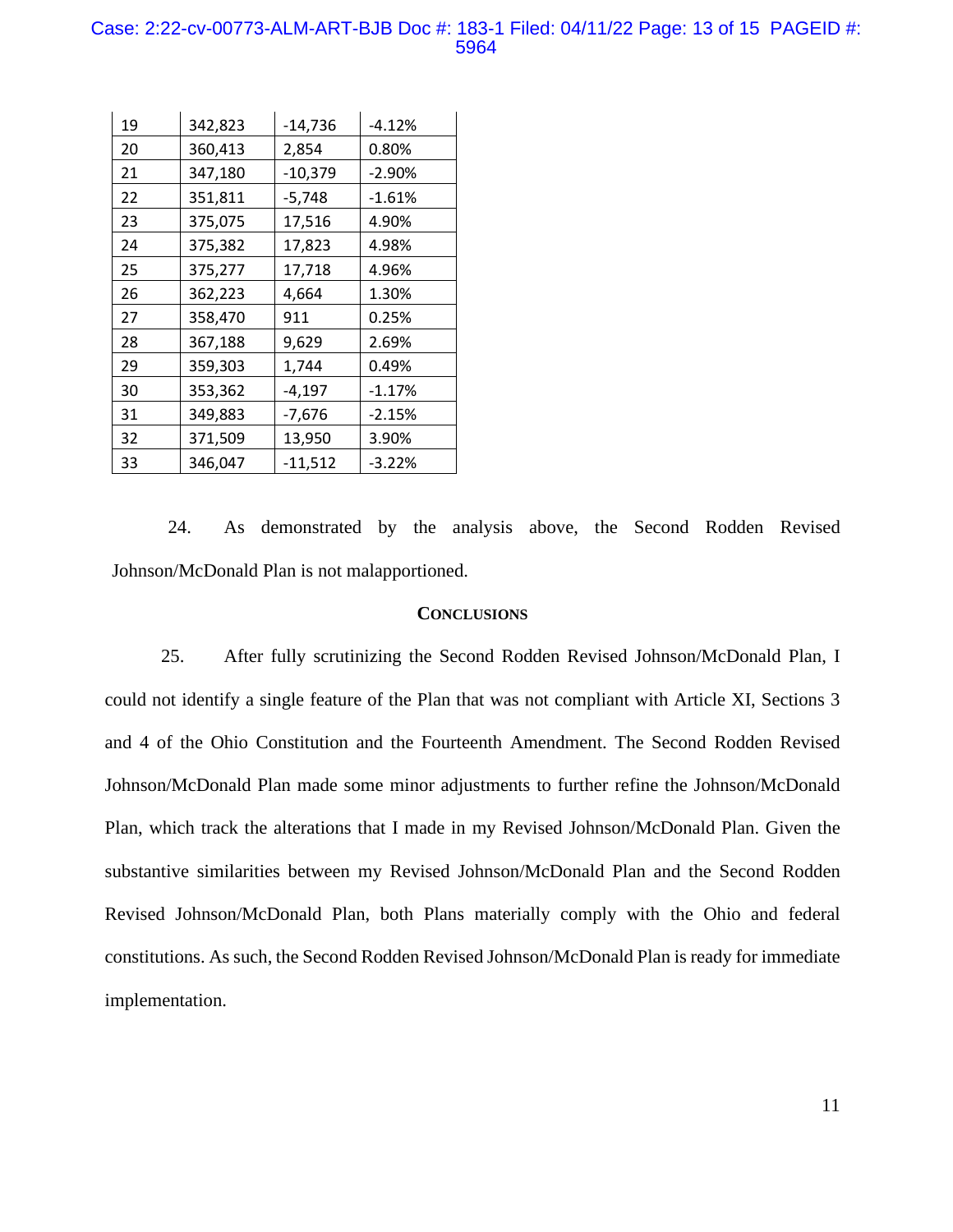## Case: 2:22-cv-00773-ALM-ART-BJB Doc #: 183-1 Filed: 04/11/22 Page: 14 of 15 PAGEID #: 5965

26. My opinions and conclusions as expressed in this report are to a reasonable degree of professional and scientific certainty. My conclusions have been reached through the proper application of data analysis, and using methodologies relied upon by experts in the field of demography and geographic information science. My opinions will continue to be informed by any additional material that becomes available to me. I reserve the right to update and/or supplement my opinions if Intervenor-Plaintiffs provide additional information.